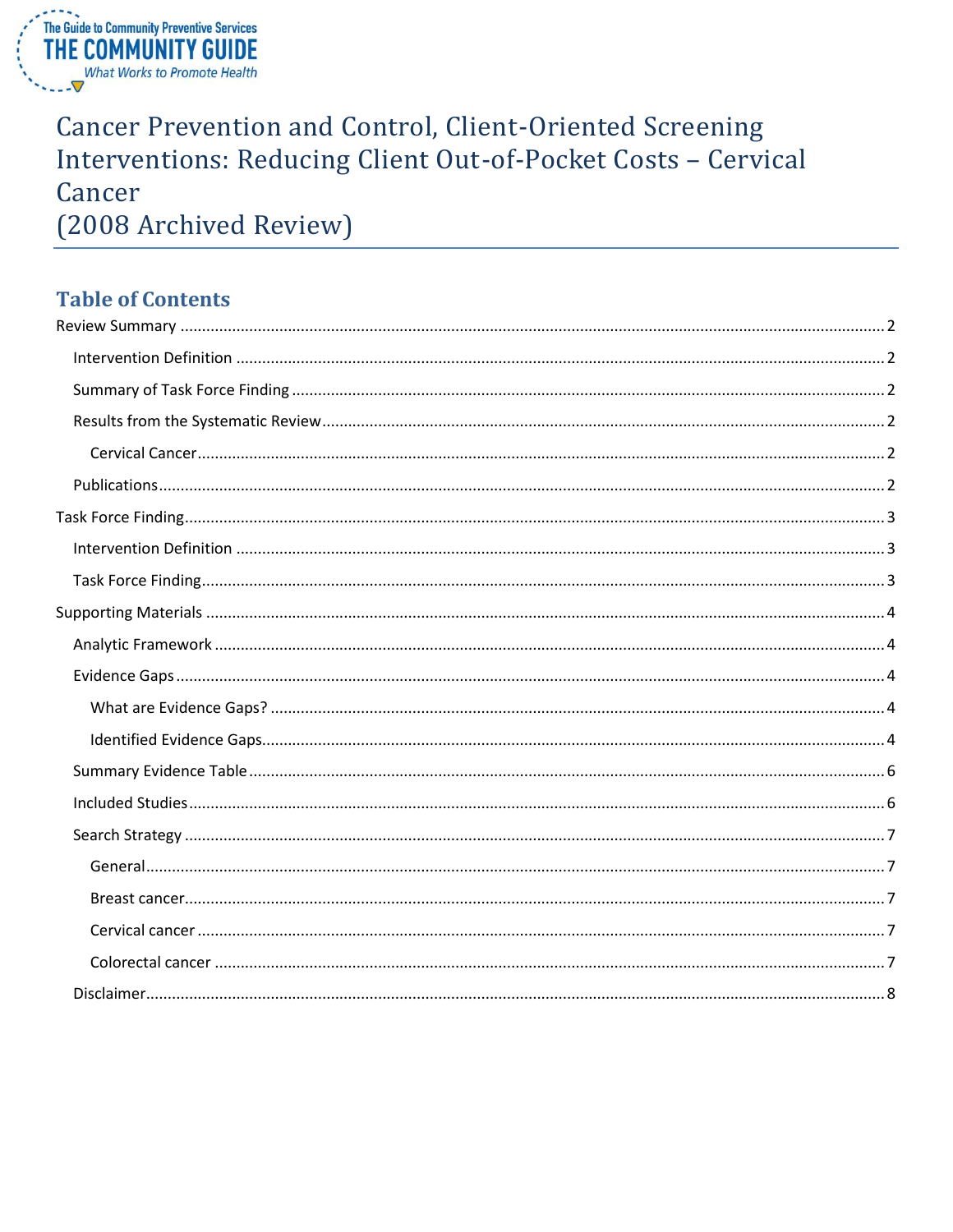

## **Review Summary**

### <span id="page-1-1"></span><span id="page-1-0"></span>**Intervention Definition**

Some interventions seek to increase cancer screening by reducing out-of-pocket costs. They may do so by reducing the costs of the screening tests, providing vouchers, reimbursing clients or clinics, and/or reducing health insurance costs.

### <span id="page-1-2"></span>**Summary of Task Force Finding**

The Community Preventive Services Task Force finds insufficient evidence to determine the effectiveness of reducing out-of-pocket costs to increase cervical cancer screening by Pap test based on a small number of studies.

The Task Force has related findings for reducing client out-of-pocket-costs specific to the following:

- [Breast cancer](/sites/default/files/Cancer-Screening-Client-Reducing-Out-of-Pocket-Costs-Archive-Breast.pdf) (recommended)
- [Colorectal cancer](/sites/default/files/Cancer-Screening-Client-Reducing-Out-of-Pocket-Costs-Archive-Colorectal.pdf) (insufficient evidence)

### <span id="page-1-3"></span>**Results from the Systematic Review**

#### <span id="page-1-4"></span>**Cervical Cancer**

The evidence was insufficient to determine effectiveness because only one study of adequate quality was found. The study reported a 17 percentage point increase in Pap test completion.

These findings were based on a systematic review of all available studies, conducted on behalf of the Task Force by a team of specialists in systematic review methods, and in research, practice and policy related to cancer prevention and control.

### <span id="page-1-5"></span>**Publications**

Baron RC, Rimer BK, Coates RJ, et al[. Client-directed interventions to increase community access to breast, cervical, and](http://www.thecommunityguide.org/cancer/screening/client-oriented/Cancer2008_ClientDirected_Access.pdf)  [colorectal cancer screening: a systematic review](http://www.thecommunityguide.org/cancer/screening/client-oriented/Cancer2008_ClientDirected_Access.pdf) [www.thecommunityguide.org/cancer/screening/clientoriented/Cancer2008\_ClientDirected\_Access.pdf]. *Am J Prev Med* 2008;35(1S):56-66.

Task Force on Community Preventive Services. Recommendations for client- [and provider-directed interventions to](http://www.thecommunityguide.org/cancer/screening/client-oriented/Cancer2008_TaskForceRecs.pdf)  [increase breast, cervical, and colorectal cancer screening](http://www.thecommunityguide.org/cancer/screening/client-oriented/Cancer2008_TaskForceRecs.pdf) [www.thecommunityguide.org/cancer/screening/clientoriented/Cancer2008\_TaskForceRecs.pdf]. *Am J Prev Med* 2008;35(1S): S21-5.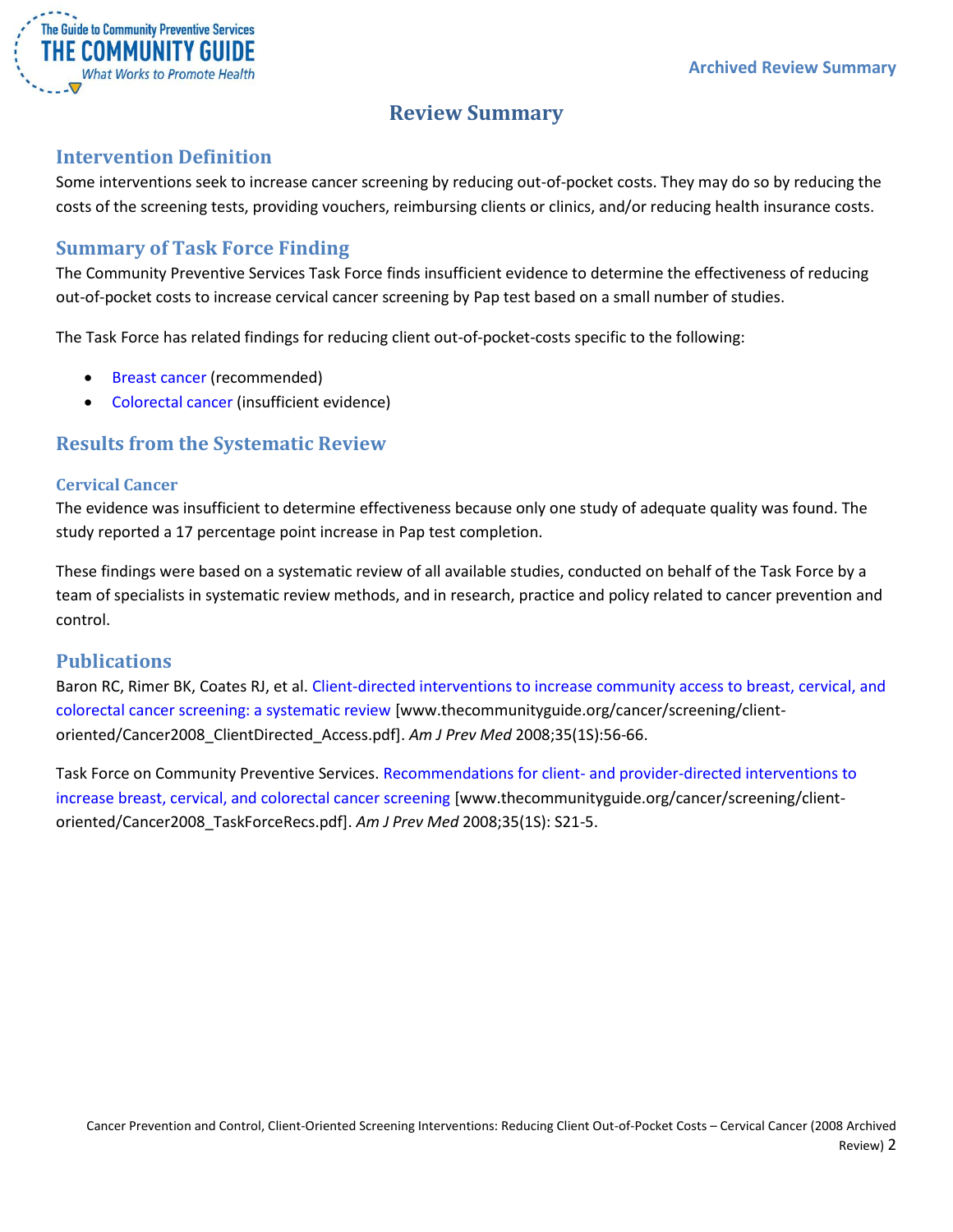

#### **Archived Task Force Finding**

<span id="page-2-0"></span>*The following Task Force finding and supporting materials are for reducing client out-of-pocket costs to increase breast, cervical, and colorectal cancer screening.*

## **Task Force Finding**

### <span id="page-2-1"></span>**Intervention Definition**

These interventions attempt to minimize or remove economic barriers that impede client access to cancer screening services. Costs can be reduced through a variety of approaches, including vouchers, reimbursements, reduction in copays, or adjustments in federal or state insurance coverage. Efforts to reduce client costs may be combined with measures to provide client education, information about program availability, or measures to reduce structural barriers.

### <span id="page-2-2"></span>**Task Force Finding (July 2008)\***

The Task Force recommends reducing out-of-pocket costs to clients to increase screening for breast cancer on the basis of sufficient evidence of effectiveness. There is insufficient evidence to determine the effectiveness of this intervention in increasing screening for cervical or colorectal cancer because too few (cervical cancer) or no (colorectal cancer) studies were identified.

\*From the following publication:

Task Force on Community Preventive Services. Recommendations for client- [and provider-directed interventions to](http://www.thecommunityguide.org/cancer/screening/client-oriented/Cancer2008_TaskForceRecs.pdf)  [increase breast, cervical, and colorectal cancer screening](http://www.thecommunityguide.org/cancer/screening/client-oriented/Cancer2008_TaskForceRecs.pdf) [www.thecommunityguide.org/cancer/screening/clientoriented/Cancer2008\_TaskForceRecs.pdf]. *Am J Prev Med* 2008;35(1S): S21-5.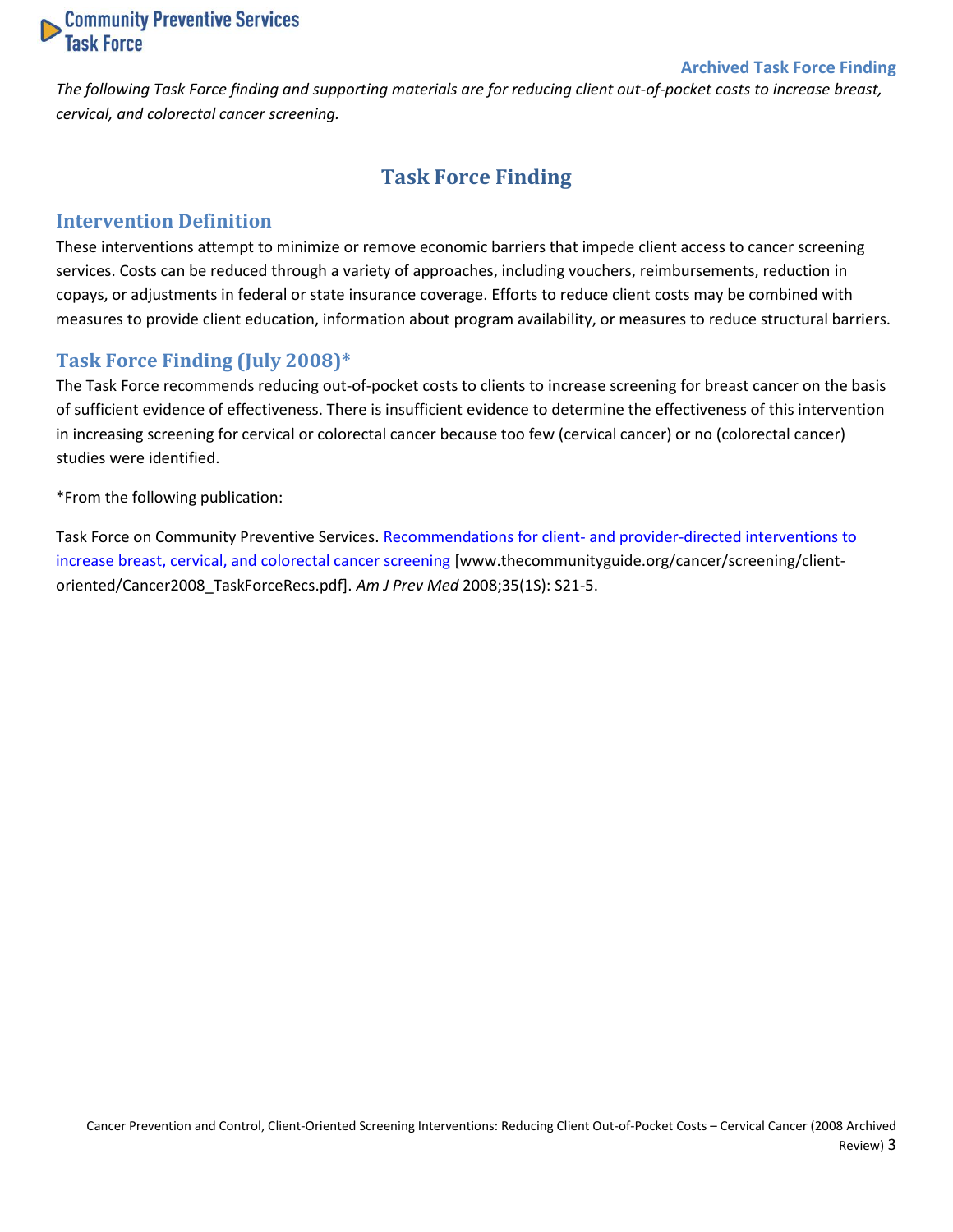

## **Supporting Materials**

## <span id="page-3-1"></span><span id="page-3-0"></span>**Analytic Framework**



## <span id="page-3-2"></span>**Evidence Gaps**

### <span id="page-3-3"></span>**What are Evidence Gaps?**

Each Community Preventive Services Task Force (Task Force) review identifies critical evidence gaps—areas where information is lacking. Evidence gaps can exist whether or not a recommendation is made. In cases when the Task Force finds insufficient evidence to determine whether an intervention strategy works, evidence gaps encourage researchers and program evaluators to conduct more effectiveness studies. When the Task Force recommends an intervention, evidence gaps highlight missing information that would help users determine if the intervention could meet their particular needs. For example, evidence may be needed to determine where the intervention will work, with which populations, how much it will cost to implement, whether it will provide adequate return on investment, or how users should structure or deliver the intervention to ensure effectiveness. Finally, evidence may be missing for outcomes different from those on which the Task Force recommendation is based.

### <span id="page-3-4"></span>**Identified Evidence Gaps**

These reviews demonstrate the effectiveness of reducing structural barriers in increasing screening for breast and colorectal cancers (by mammography and FOBT, respectively) and the effectiveness of reducing out-of-pocket client costs in increasing screening for breast cancer. However, important questions not addressed in the reviews may have additional implications for the effectiveness of these interventions.

 How can public social and economic policies, along with private initiatives, direct resources to increase cost relief and structural accessibility to cancer screening services?

Cancer Prevention and Control, Client-Oriented Screening Interventions: Reducing Client Out-of-Pocket Costs – Cervical Cancer (2008 Archived Review) 4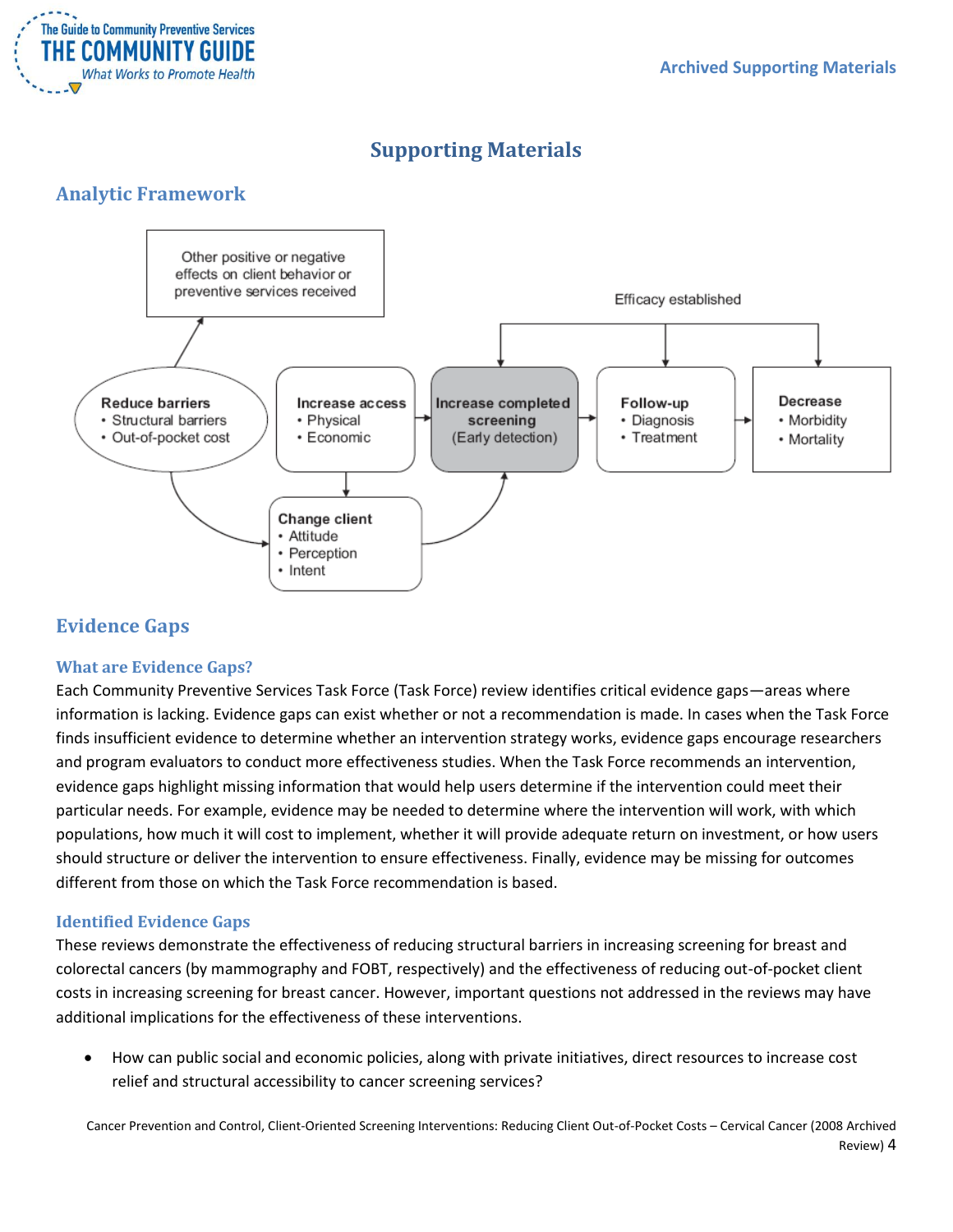

- What are effective ways to ensure that clients are informed that structural and economic barriers to cancer screening access have been or can be reduced?
- How can access problems caused by shortages of radiologists who read mammograms and closing of breast cancer screening facilities be addressed?
- Can the capacity to perform screening endoscopy be increased to meet current and future needs?

Because evidence was insufficient to determine whether reducing structural barriers is effective in increasing cervical cancer screening, or whether reducing out-of-pocket costs is effective in increasing both cervical and colorectal cancer screening, basic effectiveness research questions remain. These include questions about the role of reducing structural barriers and out-of-pocket costs in promoting screening by colorectal endoscopy and double contrast barium enema.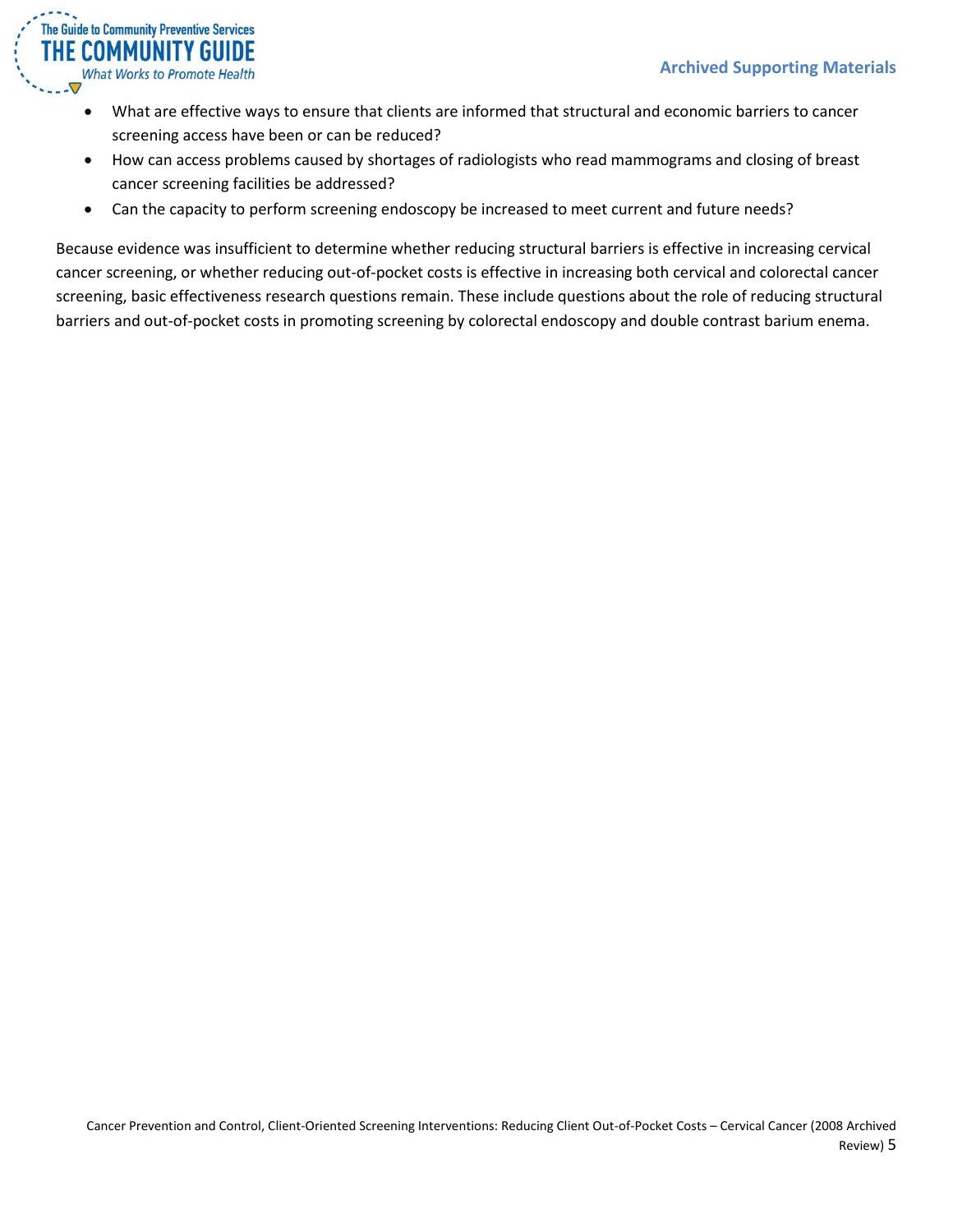

 $\overline{\nabla}$ 

### <span id="page-5-0"></span>**Summary Evidence Table**

| <b>Study</b>                                                                                                                 | Location<br><b>Intervention</b><br><b>Comparison</b>                                                                                                             | <b>Study population</b><br>description<br><b>Sample size</b>                                                      | <b>Effect</b><br>measure                                                         | <b>Reported</b><br>baseline | <b>Reported</b><br>effect | <b>Value used</b><br>in summary<br>[95%CI]                  | Follow-<br>up<br>time |
|------------------------------------------------------------------------------------------------------------------------------|------------------------------------------------------------------------------------------------------------------------------------------------------------------|-------------------------------------------------------------------------------------------------------------------|----------------------------------------------------------------------------------|-----------------------------|---------------------------|-------------------------------------------------------------|-----------------------|
| <b>Author</b><br>(year):<br>Schillinger<br>(2000)<br><b>Study Period:</b><br>1994                                            | Location: US,<br>Oregon<br>1 intervention<br>arm                                                                                                                 | <b>Study population:</b><br>Randomly selected<br>women who were<br>newly enrolled in<br>the Oregon Health<br>Plan | Absolute<br>change in<br>completed<br>screening<br>(mammogram,<br>and Pap-test). | Pap-test:<br>54%            | Pap-test:<br>71%          | Pap-test<br>$+17$ pct pts<br>(p<0.05)<br>95% CI:<br>(7, 27) | 12<br>months          |
| <b>Design</b><br>Suitability:<br>Least<br><b>Study Design:</b><br>Pre-post<br><b>Quality of</b><br><b>Execution:</b><br>Fair | <b>Intervention:</b><br>Extended<br>capitated<br>managed care<br>to uninsured<br>citizens living<br>below federal<br>poverty level<br><b>Comparison:</b><br>None | <b>Sample Size:</b><br>Overall: $n = 383$<br>Pap-test: 185                                                        |                                                                                  |                             |                           |                                                             |                       |
| <b>Outcome</b><br><b>Measurement:</b><br>Pap-test (w/in<br>previous 3 yrs)<br>Self report                                    |                                                                                                                                                                  |                                                                                                                   |                                                                                  |                             |                           |                                                             |                       |

### <span id="page-5-1"></span>**Included Studies**

Schillinger JA, Mosbaek C, Austin D, et al. Health care reform in Oregon: the impact of the Oregon Health Plan on utilization of mammography. *Am J Prev Med* 2000;18(1):11–7.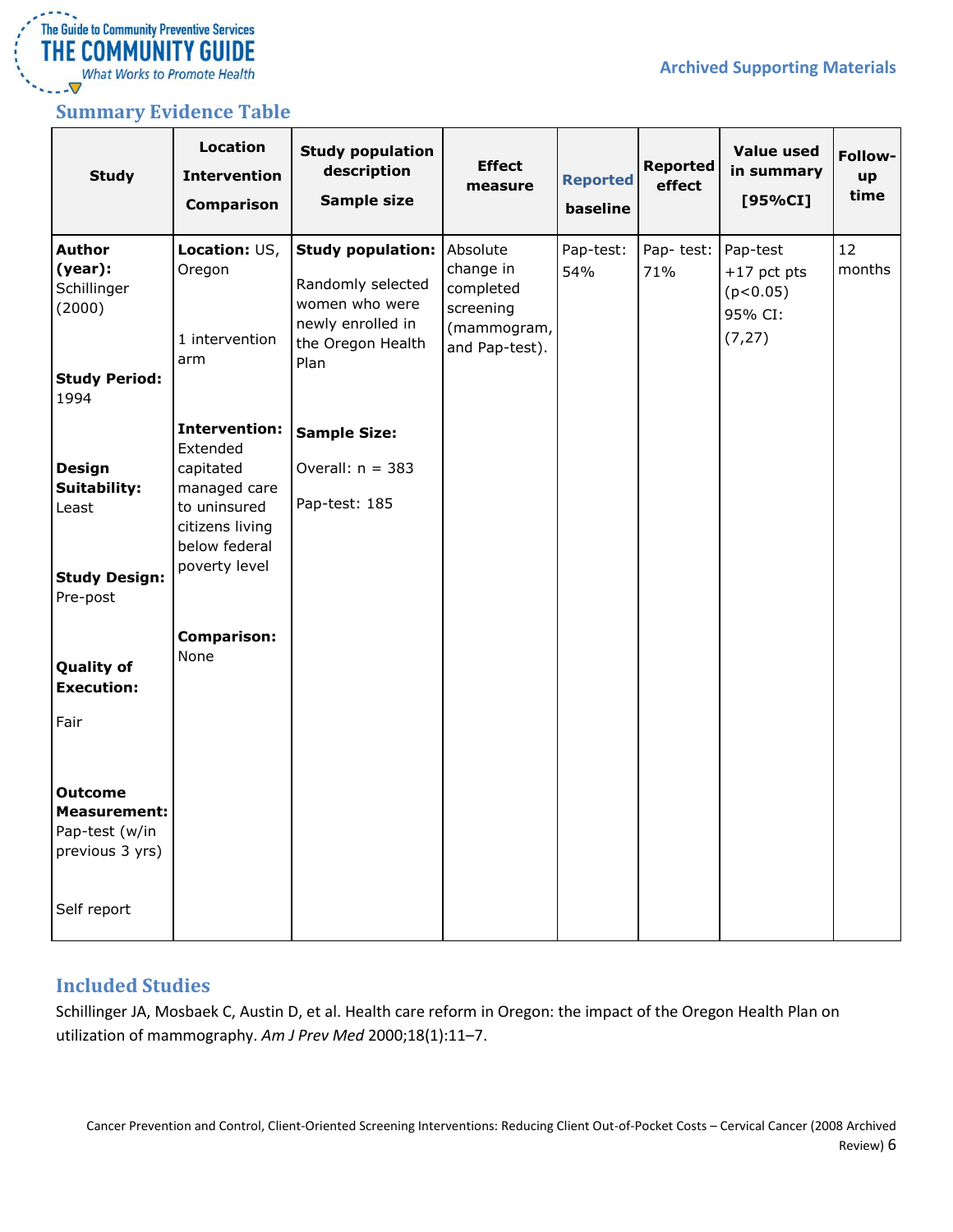

## <span id="page-6-0"></span>**Search Strategy**

*The following outlines the search strategy used for reviews of these interventions to increase breast, cervical, and colorectal cancer screening: Client Reminders (archived); Client Incentives (archived); Mass Media Targeting Clients (archived); Small Media Targeting Clients; Group Education for Clients (archived); One-on-One Education for Clients (archived); Reducing Structural Barriers for Clients (archived); Reducing Client Out-of-Pocket Costs (archived); Provider Assessment and Feedback (archived); Provider Incentives (archived).*

To establish the evidence base the team searched five computerized databases from the earliest entries in each through November 2004: MEDLINE, database of the National Library of Medicine (from 1966); the Cumulative Index to Nursing and Allied Health database (CINAHL, from 1982); the Chronic Disease Prevention database (CDP, Cancer Prevention and Control subfield, from 1988); PsycINFO (from 1967); and the Cochrane Library databases. Medical subject headings (MeSH) searched (including all subheadings) are shown below. The team also scanned bibliographies from key articles and solicited other citations from other team members and subject-matter experts. Conference abstracts were not included because, according to Community Guide criteria, they generally do not provide enough information to assess study validity and to address the research questions.

The search identified over 9000 citations whose titles and abstracts were screened for potential relevance to interventions and outcomes of interest; of these, 580 articles were retrieved for full-text review.

Search terms used in five electronic databases to find studies for inclusion in the systematic reviews of cancer screening. Searches were conducted to find all studies of cancer screening including those specific to screening for breast, cervical, or colorectal cancer.

### <span id="page-6-1"></span>**General**

Neoplasms—combined with any of the following headings: Early detection Mass screening Multiphasic screening Preventive health services Screening

<span id="page-6-2"></span>**Breast cancer** Breast neoplasms Mammography

<span id="page-6-3"></span>**Cervical cancer** Cervical intraepithelial neoplasia (Uterine) cervical neoplasms Cervix dysplasia Vaginal smears

<span id="page-6-4"></span>**Colorectal cancer**

Colonic neoplasms Colorectal neoplasms